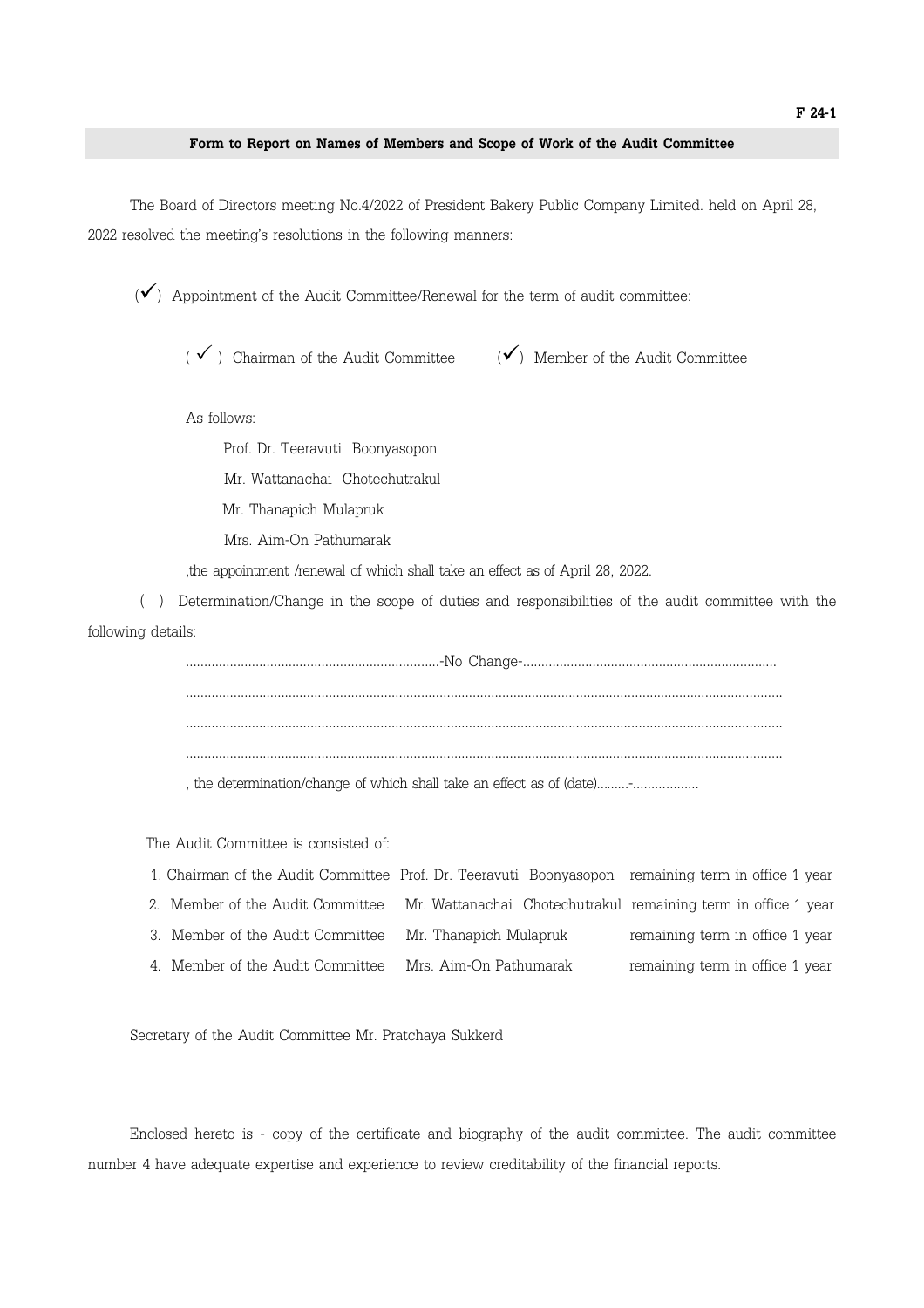The Audit Committee of the company has the scope of duties and responsibilities to the Board of Director on the following matters:

> 1. Verify accurate financial reporting according to generally accepted accounting standards and have sufficient disclosure both quarterly and yearly.

> 2. Review the internal control system and the internal audit system to be appropriate and effective, and consider the independence of the internal audit unit, comment on the internal audit plan and the operation of the internal audit unit, as well as approve the appointment, transfer, and dismissal of the head of the internal audit unit, or any other agency responsible for internal audits.

> 3. Review the Company's conduct by the law on Securities and Exchange SET regulations or laws related to the Company's business.

> 4. Consider, select, and propose to appoint an independent person to act as the Company's auditor and offer the remuneration of such persons, including attending the meeting with the auditor without the management attending the meeting at least once a year.

> 5. Consider the disclosure of connected transactions or transactions that may have conflicts of interest to comply with the laws and regulations of the Securities and Exchange Commission to ensure that such items are reasonable and to the utmost benefit of the Company.

> 6. Prepare a report of the audit committee to disclose in the Company's annual report by that reports must be signed by the chairman of the audit committee and must contain at least the following information:

> (1) An opinion about accuracy, completeness, and reliability of the Company's financial reports.

- (2) Opinions on the sufficiency of the Company's internal control system.
- (3) Comments on Legal Compliance on Securities and Exchange, regulation of SET or laws related to the Company's business.
- (4) Opinions on the suitability of the auditor.
- (5) Comments on transactions that may subject to conflicts of interest.
- (6) Number of Audit Committee Meetings and the attendance of each Audit Committee.
- (7) Overall opinions or observations reached by the Audit Committee in performing their duties in accordance with the Charter. The Audit Committee
- (8) Other items that shareholders and general investors should be aware of under the scope of duties and responsibilities assigned by the Board of Directors.
- 7. Support and follow up to ensure that the Company has an efficient risk management system.